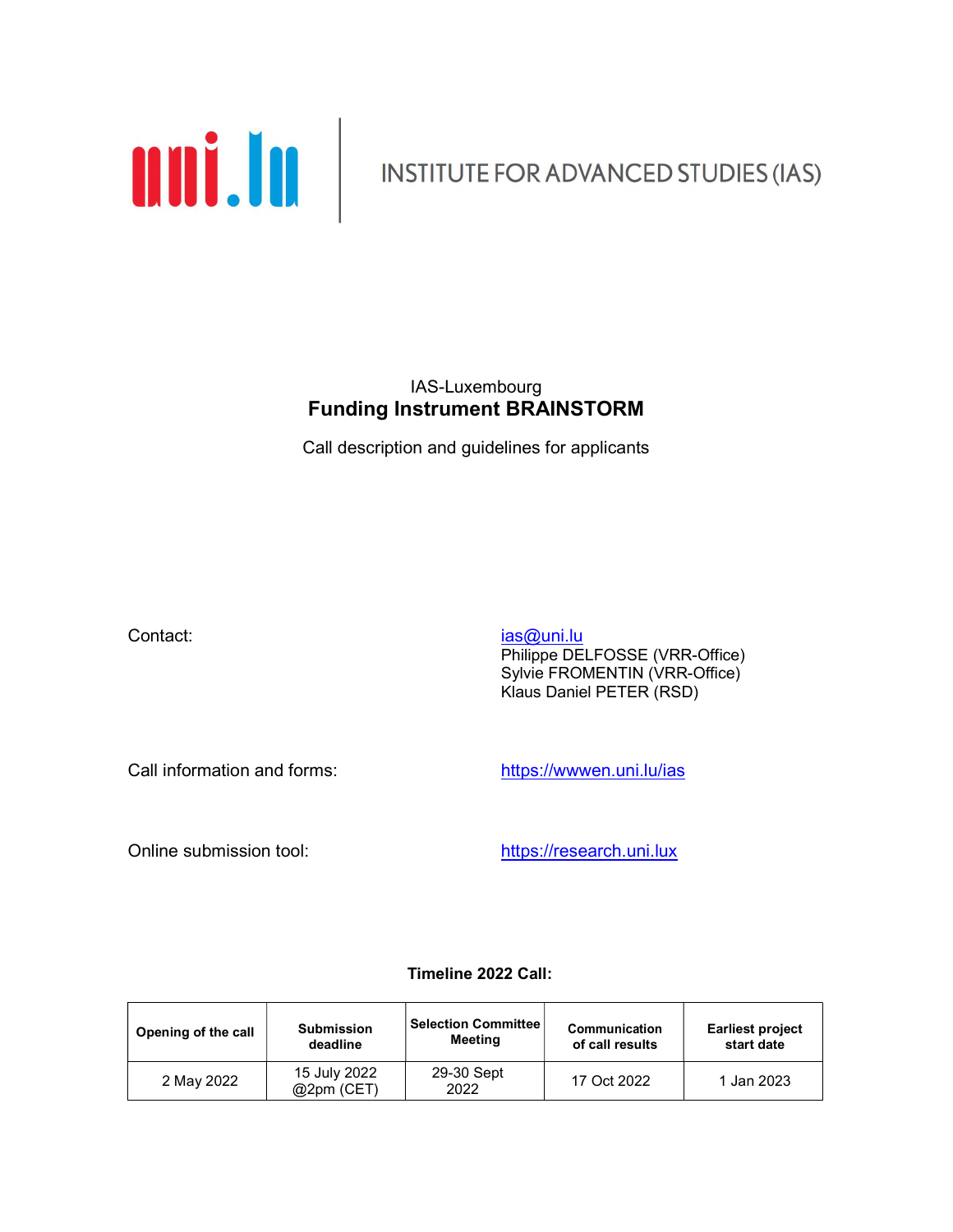## Description and application guidelines

The Institute for Advanced Studies (IAS) of the University of Luxembourg (UL) provides funding opportunities for researchers from-, or affiliated to-, the UL with the aim to elaborate bold and interdisciplinary projects at the very forefront of science and having a distinct risky and audacious character.

BRAINSTORM is one of four funding instruments of the UL's Institute for Advanced Studies, and was created to support the organisation of small-group brainstorm meetings (up to max. 15 participants, incl. PIs) on emerging research questions and topics, with the ultimate aim of formulating new project ideas, writing white papers about complex issues and presenting new opinion analysis on the studied matter, or setting up new international partnerships.

## Table of Contents

#### PRELIMINARY REMARKS

- BRAINSTORM 2022 is the first call for BRAINSTORM projects within the frame of the IAS. The BRAINSTORM call is open to all disciplines and sectors and exclusively supports excellence and interdisciplinarity through dedicated small workshops.
- The deadline for project proposal submission is on July 15, 2022 at 2pm (CET). The Research Support Department (RSD) and the Research Facilitators are the first contact in case of questions. Project submission forms and useful information are available on the IAS web pages. Enquiries can be sent to *ias@uni.lu.*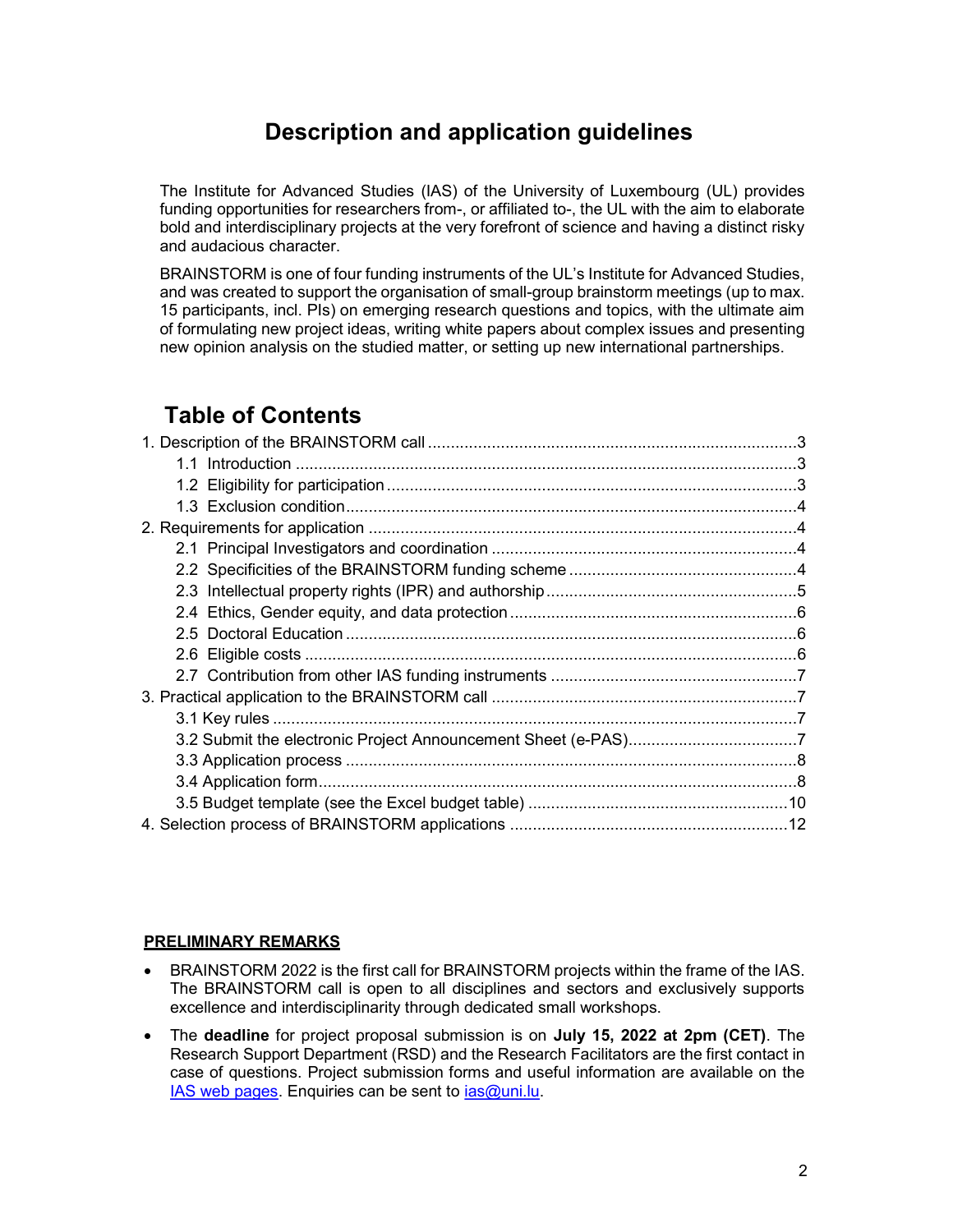# 1. Description of the BRAINSTORM call

### 1.1 Introduction

The BRAINSTORM funding instrument is part of the Institute for Advanced Studies of the University of Luxembourg, and has the objective to support the organisation of small-group brainstorm meetings on emerging research questions at the forefront of knowledge. These brainstorm sessions should aim at developing excellence in specific domains or at addressing major societal challenges.

The IAS will support these small-size brainstorm meetings (minimum 5 and maximum 15 people all together incl. Coord-PIs) considered as the ideal forum for exchanges on emerging research reflexion, often covering more than one discipline or sector. These workshops, organised by a member of the UL or an IAS - Luxembourg DISTINGUISHED Visiting Fellow (Funding Instruments (uni.lu)), are expected to bring together a select group of international and UL scientists, to discuss the latest pre-publication research and innovation at the edge of the concerned field. Targeted participants include international experts, UL researchers including UL Doctoral or Post-doctoral researchers and YOUNG ACADEMICS from the IAS. Junior participants will gain new understanding of emerging fields through dialogue with more senior experts

### The BRAINSTORM workshops are expected to lead to new research projects, initiatives, networks or short position/white papers published internationally, further increasing UL's visibility.

Driven by excellence and interdisciplinarity, the BRAINSTORM call is open to all disciplines and sectors. BRAINSTORM encourages the organization of collaborative events across UL entities and with foreign partners. These events usually last a couple of days. Funding is granted on a competitive basis and once granted, it remains valid for a period of 12 months, from Jan.  $1<sup>st</sup>$  to Dec.  $31<sup>st</sup>$  of a calendar year to facilitate the workshop organization (see section 4, BRAINSTORM-selection). After this period, the grant will be lost. Budget is not transferrable from one calendar year to another.

BRAINSTORM budget generally covers travel and accommodation costs for international participants in the event, as well as catering and workshop logistics, including costs related to proceedings, and Open Access publications as authoritative articles. See section 2.5 for more details on eligible costs within the BRAINSTORM call.

## 1.2 Eligibility for participation

BRAINSTORM events are typically initiated by 2 to 3 Principal Investigators (PI) from distinct disciplines of UL, who jointly contribute to the overall meeting organization. They ensure the interdisciplinary nature of the group of researchers and thinkers participating to the event in order to achieve the development of new project ideas or impactful white papers. The following researchers are eligible PIs for the BRAINSTORM instrument of the IAS-Luxembourg:

- Full, Associated or Assistant Professors.
- Permanent Research Scientists holding a full ADR.

Luxemburgish research partners (institutions or individuals) such as Luxembourg Institutes,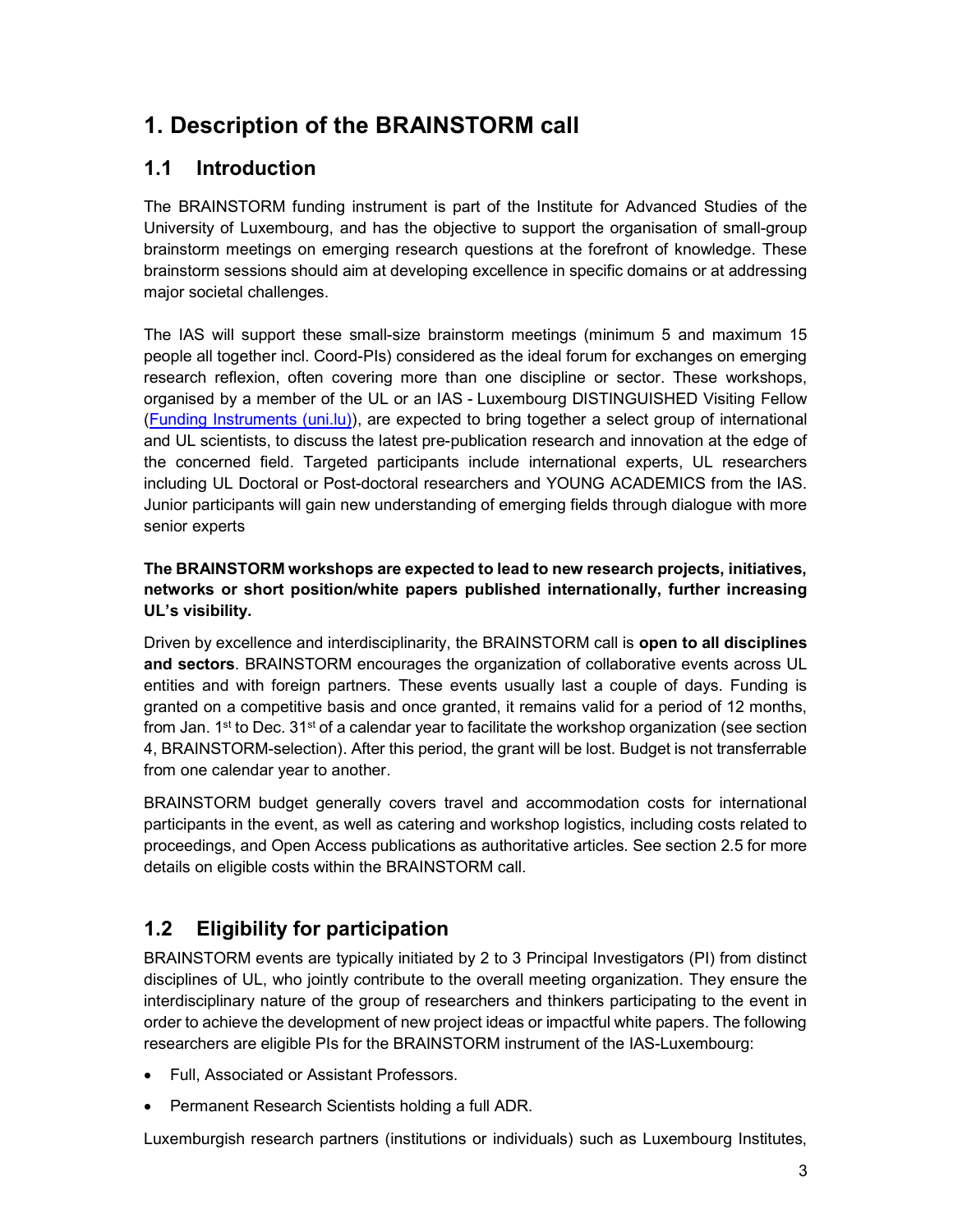from the public or private sector and international experts (other than those for whom a travel/accommodation budget is requested in the BRAINSTORM application) may participate in BRAINSTORM events without direct financial support from UL, except the ones listed in the budget table, section 2.6.

## 1.3 Exclusion condition

Principal Investigators may only apply to one BRAINSTORM call per year. PIs who have been awarded a BRAINSTORM grant may apply for another IAS funding tool/mechanism/scheme, either AUDACITY, YOUNG ACADEMICS or DISTINGUISHED, without any restriction.

# 2. Requirements for application

### 2.1 Principal Investigators and coordination

The Principal Investigators (PIs) applying for a BRAINSTORM funding should:

- comply with the BRAINSTORM eligibility requirements (section 1.2).
- be equally responsible for the organisation of the BRAINSTORM workshop activities, while respecting high standards of ethical principles and research integrity.
- ensure the scientific quality of the event and its contribution to the main missions of the IAS-Luxembourg:
	- o leverage bold and interdisciplinary research at the very forefront of science.
	- $\circ$  symbolize UL's values of excellence, interdisciplinarity and internationality.
	- o build bridges in-between the UL community, international visitors and society.
	- o contribute to attract and retain international talent.

The coordinating PI organises the writing and submission of the proposal, facilitates interdisciplinary approaches and coordination between the different UL entities and external partners, ensures a concise report on the event outputs and the exchange with the UL administration and governance: as such, the coordinating PI is the single point of contact for the IAS-Luxembourg and the Research Support Department. The Coordinating-PI is also the budget owner.

### 2.2 Specificities of the BRAINSTORM funding scheme

### Duration and budget ceiling

The BRAINSTORM event usually has a maximum duration of 2 to 3 days. Once granted, funding remains available for a period of 12 months to allow sufficient time for the organisation of the event. The event must take place between Jan. 1 and Dec. 31 of a calendar year.

Budget is not transferrable to the next calendar year after the event has taken place. All invoices for BRAINSTORM expenses must be submitted to SFC by the annual closing date communicated by SFC.

A BRAINSTORM grant covers funding for the organisation of BRAINSTORM sessions, room rentals, catering and the travel cost for international experts invited to the event. IAS funding granted for a BRAINSTORM event is limited to a maximum of 20 000 €.

A justified adaptation of the duration and budget of the event is possible. In such case, UL's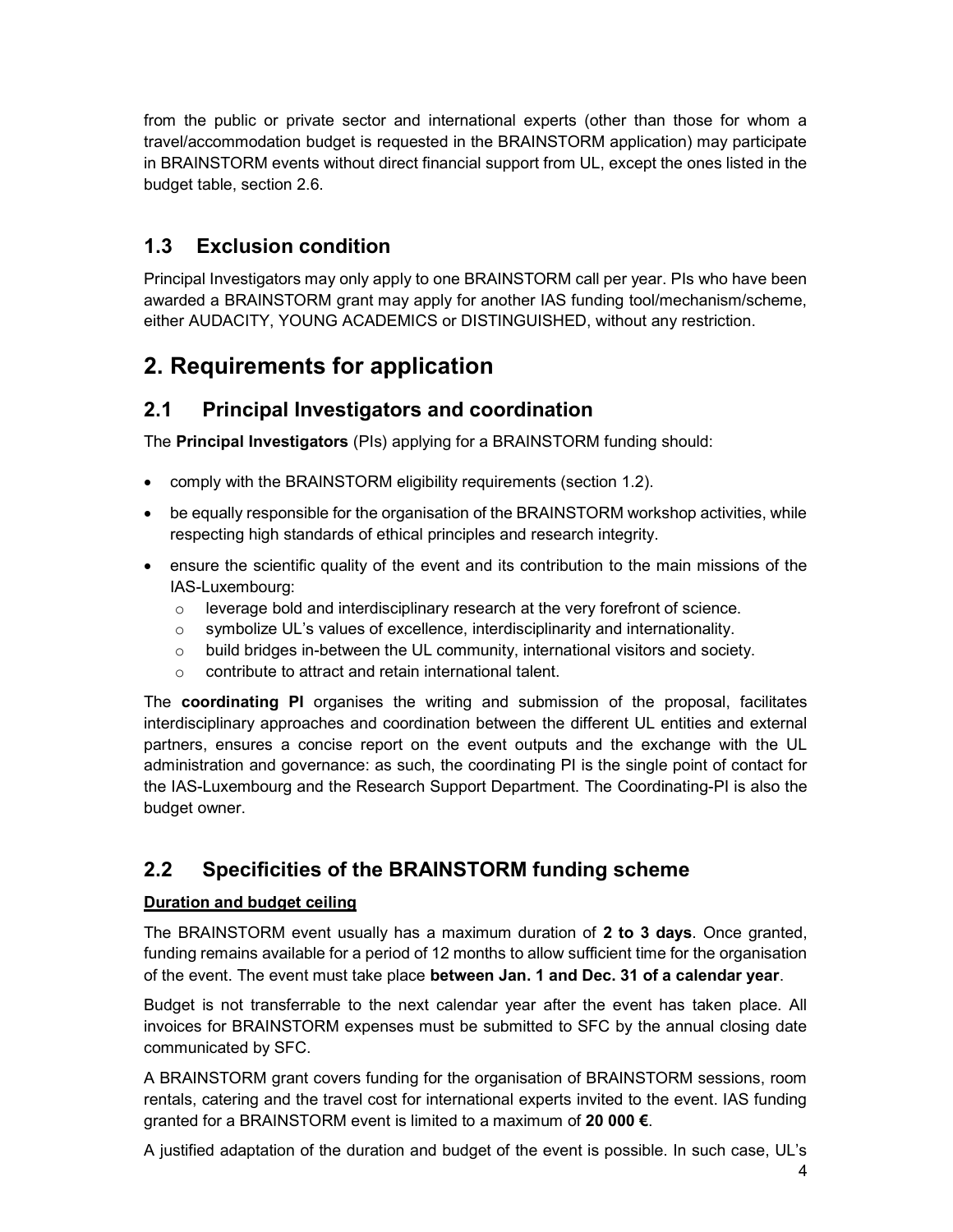Research Facilitators or UL's Research Support Department shall be contacted as early as possible during the design phase to request permission from the Vice-Rector for Research.

#### Multiple project submission, project resubmission and follow-up

A researcher can only participate in one single proposal per call, both as a co-PI and as a coordinating PI.

Proposals that have been submitted in previous BRAINSTORM calls and have not been retained for funding can be resubmitted once in subsequent calls.

Participants in the BRAINSTORM call confirm that the planned event is not funded by any other means (no additional financial support to the event from public or private organisations are allowed).

Combination of a BRAINSTORM event with other IAS funding instruments is possible.

The purpose of the BRAINSTORM events is to enable the writing of white papers, or the submission of project proposals to AUDACITY and other funding instruments available from national and international funding agencies.

### 2.3 Intellectual property rights (IPR) and authorship

#### IPR

For employees of the UL, Intellectual Property Rights (IPR) are subject to the UL's current policy for the valorisation of research results, as set out in the University law, the employment contract and the Guiding principles for the valorisation of research results and intellectual property rights.

Where appropriate, intellectual property rights agreements or non-disclosure agreements should be put in place with BRAINSTORM participants who are not employed by UL.

#### Result valorisation

The valorisation process allows the University of Luxembourg to protect, valorise and transform fundamental research results into innovative and economically viable products, processes, services or forms of technology, duly protected by intellectual property rights. According to the national law, any researcher who decides to valorise an innovative result, resulting from his/her scientific work, must declare it to his/her employer. The Office for Partnership, Knowledge and Technology Transfer (PaKTT Office) at UL provides support and guidance for researchers who wish to valorise innovative results. Any questions regarding intellectual property rights should be brought to the attention of the PaKTT Office (paktto@uni.lu) or support structures/officers of the relevant University entity.

#### Funding acknowledgement statement

Publications and any other communication materials generated by the BRAINSTORM funding instrument must acknowledge the financial support from the IAS in the following form: "Author X acknowledges financial support of the Institute for Advanced Studies of the University of Luxembourg through a Brainstorm Grant (BRAINSTORM -Year)".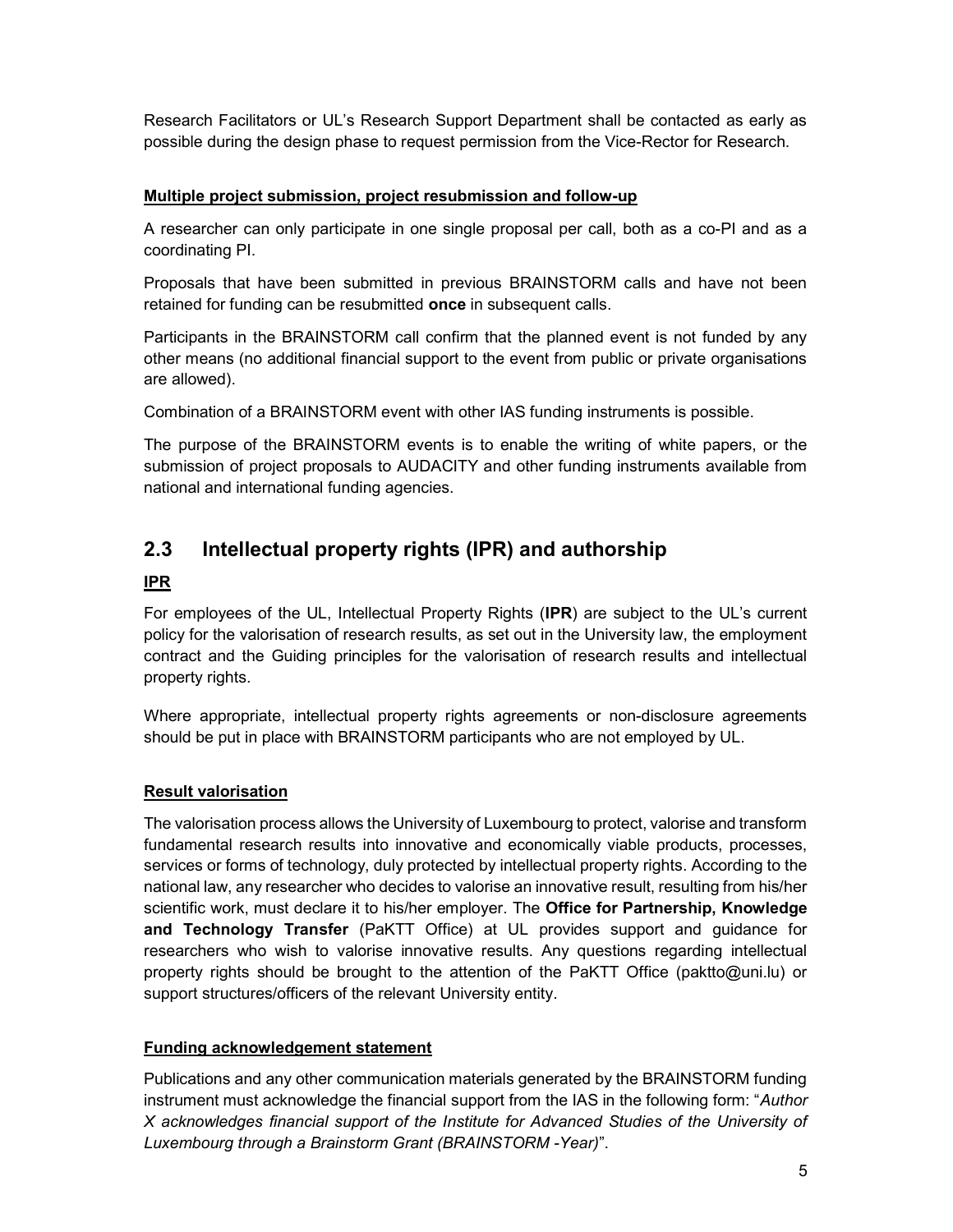### 2.4 Ethics, Gender equity, and data protection

#### Code of conduct, ethics and personal data

UL promotes the responsible conduct of research as described in the University of Luxembourg - Code of Conduct<sup>1</sup>, also respects the fundamental ethical principles listed in the Charter of Fundamental Rights of the European Union. Any research involving the participation of human subjects, animals or the use of biological materials or personal data, or which may pose a risk to the environment or society, is considered to have an ethical component. Ethical components must be specifically addressed in the BRAINSTORM proposal, respecting the ethics principles<sup>2</sup> in force at UL. The following panels and contact points might be of relevance:

- Researchers must consult the Ethics Review Panel of the University of Luxembourg (ERP, erp-submissions@uni.lu) regarding the general ethical aspects of their projects before starting their research. The Ethics Review Panel may not intervene after the start of a research project phase that raises ethical questions. It may not approve research project posteriori! If the project involves human subjects or samples, the **Comité National** d'Éthique de Recherche<sup>3</sup> (CNER) and/or the Commission Nationale de la Protection des Données<sup>4</sup> (CNPD) need to extend their approval prior to the launch of the project.
- For projects dealing with personal data, the **Data Protection Officer** at UL (DPO, dpo@uni.lu) provides advice and guidance on data protection to University staff and is the contact person for the National Commission for Data Protection (CNPD). Such projects shall receive approval of the CNPD prior to the start of the project.

#### Gender equity

UL wishes to promote gender equity in research and academic careers. Within this general principle, the University will ensure that the College of the IAS Fellows maintains its own gender balance, receives relevant gender awareness training material and incorporates the University Gender delegate<sup>5</sup> as an observer in the selection process.

### 2.5 Doctoral Education

Doctoral and post-doctoral researchers are not eligible to apply, but are invited to participate in BRAINSTORM events. For doctoral researchers, this event can be considered as eligible for ECTS acquisition under the conditions in force in the respective doctoral schools of UL. Further information on doctoral education at UL is available under "Doctoral education<sup>6</sup>" and "Office of doctoral studies – BED<sup>7</sup> ".

### 2.6 Eligible costs

-

<sup>1</sup> University of Luxembourg - Code of Conduct

<sup>&</sup>lt;sup>2</sup> https://wwwen.uni.lu/research/researchers\_research/standards\_policies

<sup>3</sup> www.cner.lu

<sup>4</sup> www.cnpd.lu

<sup>5</sup> https://wwwen.uni.lu/university/about\_the\_university/governance/gender\_equality\_officer

<sup>6</sup> https://wwwen.uni.lu/studies/doctoral\_education

<sup>7</sup>https://wwwen.uni.lu/university/about\_the\_university/organisation\_charts/organisation\_chart\_rectorate\_central\_a dministration/office\_of\_doctoral\_studies\_bed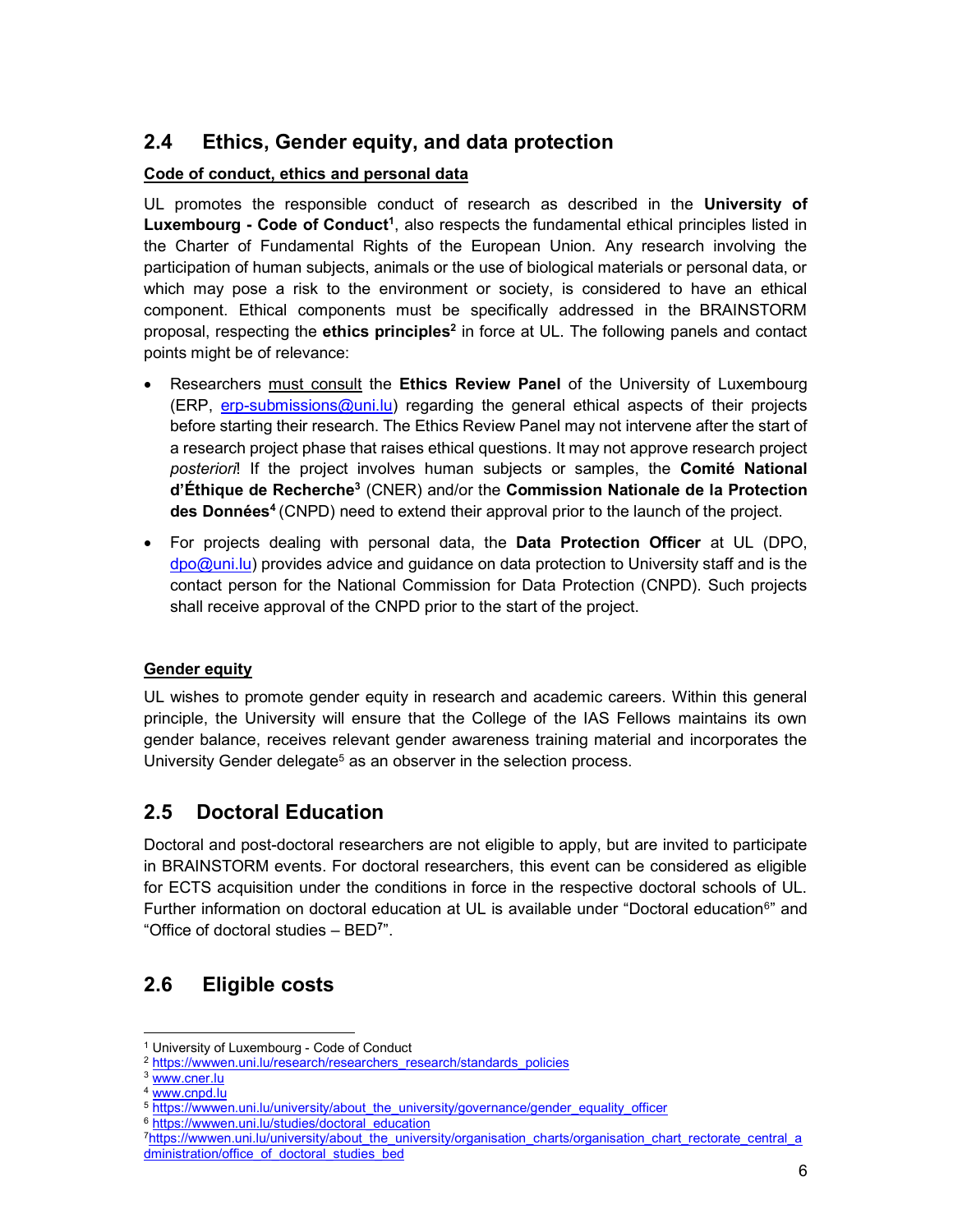The maximum funding of a BRAINSTORM event is 20 000  $\epsilon$ . Requested costs must be essential for the organisation of the event and must be detailed in the Project Budget Form (Excel table). The table below provides a summary of eligible costs, while detailed information on budget preparation is covered in section 3.5.

| # | <b>BRAINSTORM costs</b>                              | <b>Eligibility</b> | <b>Applicability</b>                                                                                                                                                                       |
|---|------------------------------------------------------|--------------------|--------------------------------------------------------------------------------------------------------------------------------------------------------------------------------------------|
| A | Personnel costs                                      | NO.                |                                                                                                                                                                                            |
| B | Third party collaborator,<br>experts, subcontracting | <b>YFS</b>         | Expert fees only.                                                                                                                                                                          |
| C | Equipment                                            | NO.                |                                                                                                                                                                                            |
| D | Travel costs                                         | <b>YFS</b>         | Travel and accommodation costs for international<br>invitees only. Consult the UL financial quidelines*<br>(Travel and accommodation costs are not eligible for<br>Luxembourgish partners) |
| E | Documentation                                        | <b>YFS</b>         | Purchase of books, journals,                                                                                                                                                               |
| F | Other costs                                          | <b>YFS</b>         | Catering, logistics, room rentals.<br>Open access publications.                                                                                                                            |
| G | Operating expenses<br>(consumables)                  | NO.                |                                                                                                                                                                                            |

 $*$ see Intranet:  $ULI > The University > SFC >$  Policies and Procedures

### 2.7 Contribution from other IAS funding instruments

Financial support from other IAS instruments DISTINGUISHED, YOUNG ACADEMICS and AUDACITY is considered as other source of funding that will not jeopardize the specific acquisition of BRAINSTORM funds, i.e. funding can be cumulated but must be clearly labelled.

# 3. Practical application to the BRAINSTORM call

### 3.1 Key rules

- Proposals must be written in **English**. Please refer to the application templates for further instructions.
- The Project Application Form must be accompanied by a Project Budget Form (an Excel budget table), both forms must be submitted together.
- Please use Arial, font 11, single space to complete in the application form.
- All proposals for the BRAINSTORM call must be submitted via the online submission tool (https://research.uni.lux).
- No modification after the deadline will be accepted. Incomplete proposals and those received after the deadline will not be processed. Major budgetary errors may result in the rejection of the proposal. Do not hesitate to interact with the RSD in case of doubt.

### 3.2 Submit the electronic Project Announcement Sheet (e-PAS)

 The e-PAS is required by the Research Support Department prior to submission in order to confirm that your BRAINSTORM application is approved by all necessary bodies in your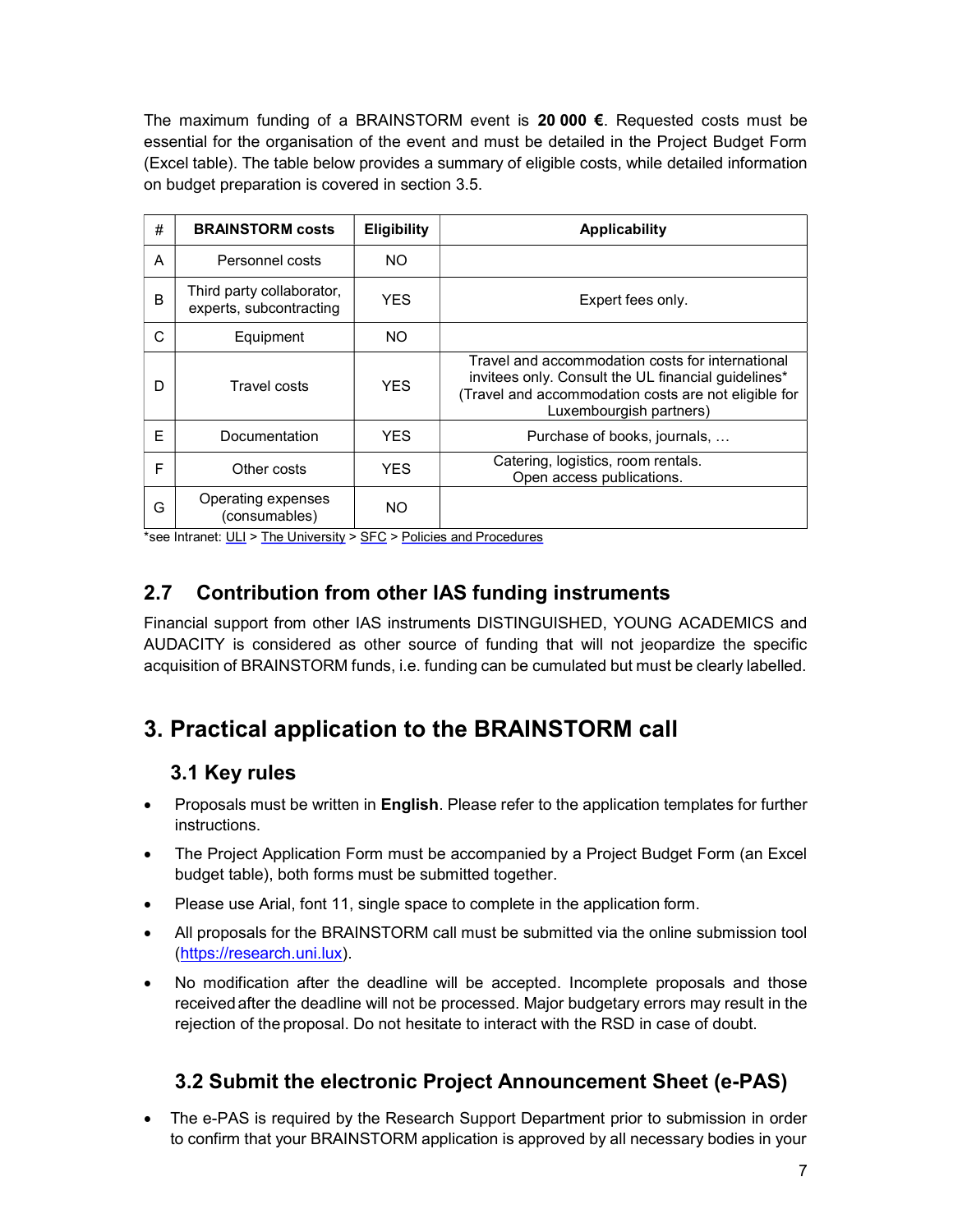Faculty or Interdisciplinary Centre.

• Go to the online submission tool https://research.uni.lux and create a new electronic Project Announcement Sheet. For further information, please consult the instructions online.

### 3.3 Application process

The application process itself consists of 4 main steps. After completing the application form (Word-file) offline, please go to the online submission tool https://research.uni.lux. The system will guide you through the application process. There you can also upload the completed application form.

#### Step 1: Fill in the application form (please read carefully section 3.4)

- Download the application form and the budget template (see Document Templates (uni.lu)).
- Standardize the file name: "UL-IAS-BRAINSTORM-2022\_ProjectACRONYME\_PI LastName\_PI FirstName".
- In the application form, fill in the requested information (read section 3.4 carefully). Turn the completed form into a PDF-file.
- Fill in the budget template provided on Document Templates (uni.lu) (read section 3.5 carefully), as you have to enter the amounts online via the online submission tool, and send the budget in the Excel file to  $ias@uni.lu.$

#### Step 2: Upload the application form, complete the general project information via the online submission platform

- Upload the application form as PDF-file.
- Via the online submission platform, please check and edit the general project information, the project description and the abstract retrieved from the e-PAS.

#### Step 3: Fill in the budget information via the online submission tool

#### Step 4: Invite your research facilitator/coordinator for proposal validation

 Via the online submission tool, you are required to invite your Research Facilitator/Coordinator PI to validate your proposal including the budget. They can provide detailed advice and support. Please ask for their internal deadline.

Please ensure that all items on the BRAINSTORM Checklist project proposal template are ticked. No submission is possible until the checklist is completed.

### 3.4 Application form

#### 1. General information on the BRAINSTORM event

ACRONYM of the event, title of the event, provisional date(s), budget (maximum 20  $k \in \mathbb{R}$ ).

#### Principal Investigators (PI)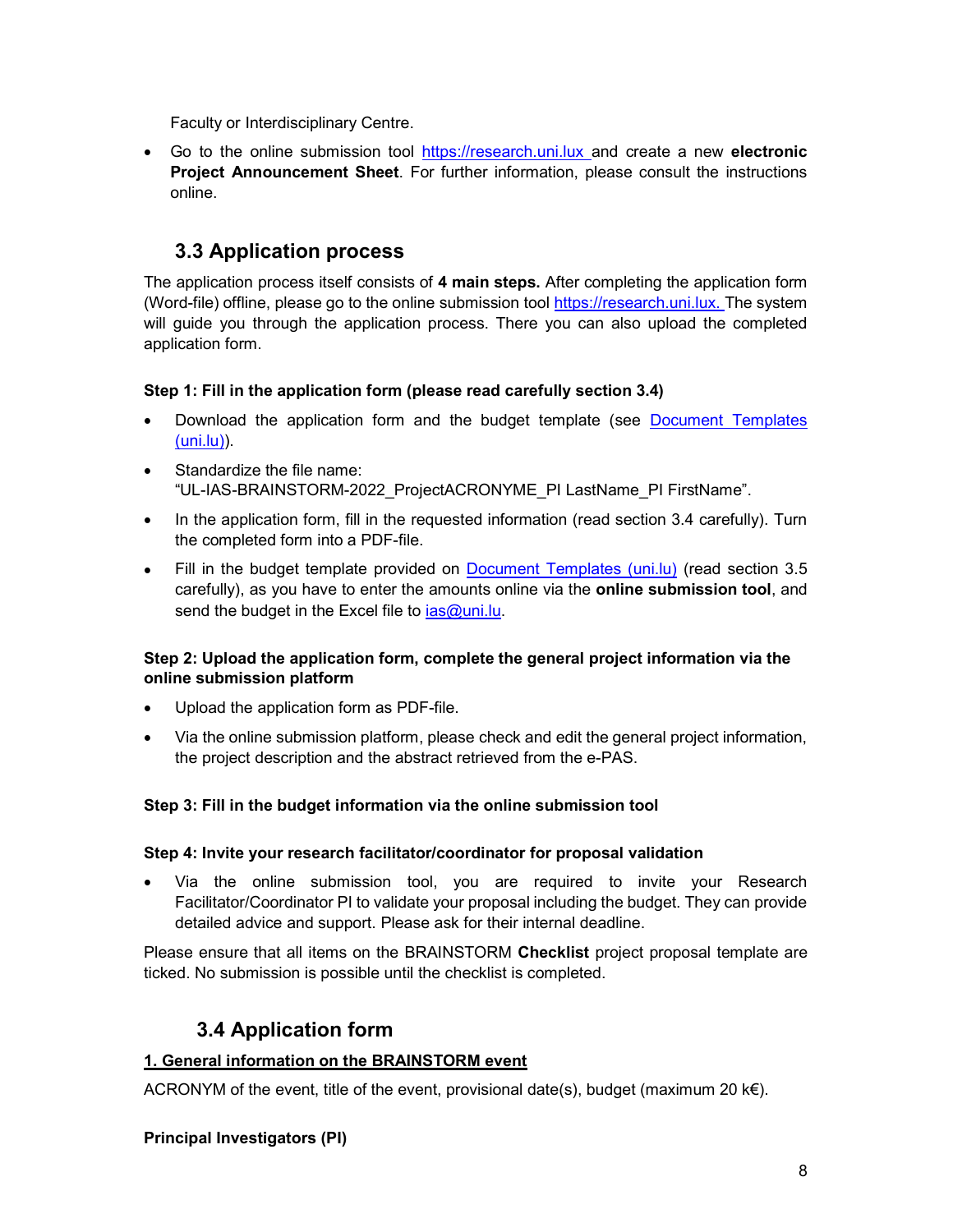Please fill in the requested information for the Coordinating PI and the other Co-PIs. Larger consortia may be brought to the attention of the VRR prior to submission of the application; in such cases, liaise with Research Facilitators and RSD.

#### 2. Event description

#### 2.1 Organization team (max. 1 page)

- List all participants of the event (name, position, institution/company).
- Describe the BRAINSTORM organizational team including the profile of the nonpermanent staff that will be invited on the project (IAS DISTINGUISHED fellows, international experts, professors, doctoral and postdoctoral fellows), the role and intellectual contribution of Affiliated professors, if any.

#### 2.2 Abstract (max. 0.5 page)

- Describe the main purpose of the event in a scientifically oriented abstract.
- The abstract should be concise, clear, informative and self-contained.
- As reviewers form a first impression of the project after reading the abstract, be sure to emphasise the importance and interdisciplinary character of the project.
- Please use a "lay writing style" that is aimed at an interdisciplinary audience.

#### 3. Event description and objectives (max. 1.5 page)

BRAINSTORM events should lead to new research projects, initiatives, networks or opinion/white papers, published internationally.

In this section:

- Description of the event:
	- $\circ$  Describe the interdisciplinary / intersectoral nature and the strong originality of the research idea targeted by the BRAINSTORM workshop.
	- $\circ$  Explain why the interdisciplinary approach is important, i.e. the high risk, bold and unusual approach.
	- $\circ$  If applicable, explain how the workshop will contribute to the formulation of future projects, the creation of a research network, the generation of fundamental knowledge or the generation of a patent idea.
	- o If applicable, describe the potential impact of the workshop for other disciplines and how it will benefit the wider UL community.
- Event objectives:
	- o Clearly define the goal, objectives, focus and scope of the workshop.
	- $\circ$  State the main research questions and/or hypothesis that will be addressed.
	- o Make your text clear and concise.

Please note, that "Interdisciplinarity" and "Excellence" are key criteria for the evaluation of the proposals. A BRAINSTORM event is a workshop bringing together PIs of different departments (Faculties) as well as research groups (Interdisciplinary Centres), and, if necessary, additional external experts to identify new research ideas that are at the forefront of science, exceptionally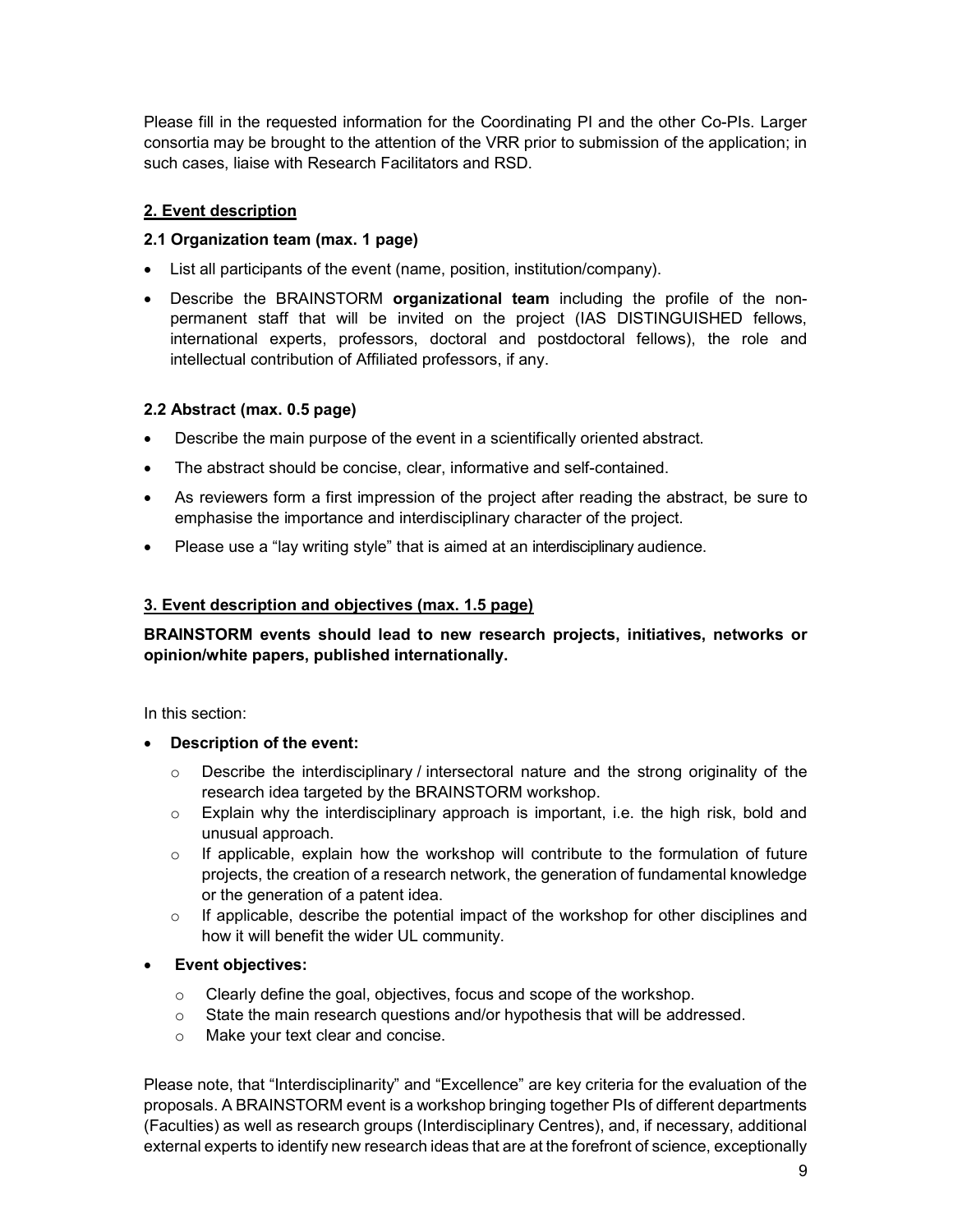good and show a willingness to take bold risks.

The IAS applies the following definition of **interdisciplinary** research: "a mode of research by teams or individuals that integrates information, data, techniques, tools, perspectives, concepts, and/or theories from two or more disciplines or bodies of specialized knowledge to advance fundamental understanding or to solve problems whose solutions are beyond the scope of a single discipline or area of research practice<sup>8</sup>".

#### 4. Research approach (max. 1 page)

- Describe how the research questions and hypotheses will be addressed.
- Detail the interdisciplinary features of the approach according to the event description in section 3 of the project proposal template.

#### 5. Outcomes and follow-ups of the workshop (max. 1 page)

- Contribution to advancement of knowledge and UL's research community. Describe the workshop's contribution to the production of opinion or knowledge and the impact it will have on the UL's research community. In other words, how will the workshop contribute to either (1) the writing white or opinion papers at the forefront of knowledge, (2) the development of new project ideas for application to the AUDACITY call or other national and/or international calls, (3) the promotion of interdisciplinarity across UL and in networking, (4) the advancement of the state of the art, (5) the development of the scientific community of UL and its entities in terms of capacities, competencies, visibility and attractiveness through the interaction with international complementary experts.
- Future research plans. Indicate how the results of the workshop can be used as a basis for future research and what plans exist (based on the results) to apply for projects within the AUDACITY call or outside UL (national or international calls).
- Exploitation and dissemination of workshop outcomes. Please explain the measures that will ensure exploitation of new project ideas and outcomes after the workshop.

#### 6. Intellectual property rights, legal and ethical requirements (max. 0.5 page)

- Address potential issues related to Intellectual Property Rights and confidentiality, in particular if an external contribution of know-how (incl. background IP) is foreseen, generating shared results with sister institutions in Luxembourg and abroad.
- Describe all potential issues concerning data protection, intellectual property rights and ethical issues (not only for activities carried out in Luxembourg). Explain how you will address these, e.g., anonymous data processing, consent forms, contracts with companies involved and specify any existing permission and/or authorisation for the proposed work. Please consult the University of Luxembourg's Policy on Ethics in Research and international codes of conduct<sup>9</sup>.

### 3.5 Budget template (see the Excel budget table)

<sup>-</sup> $^8$  Facilitating Interdisciplinary Research, Committee on Facilitating Interdisciplinary Research, National Academy of Sciences, National Academy of Engineering, Institute of Medicine, 2005

<sup>9</sup> Download on: http://wwwen.uni.lu/research/standards policies and http://www.fnr.lu/guidelines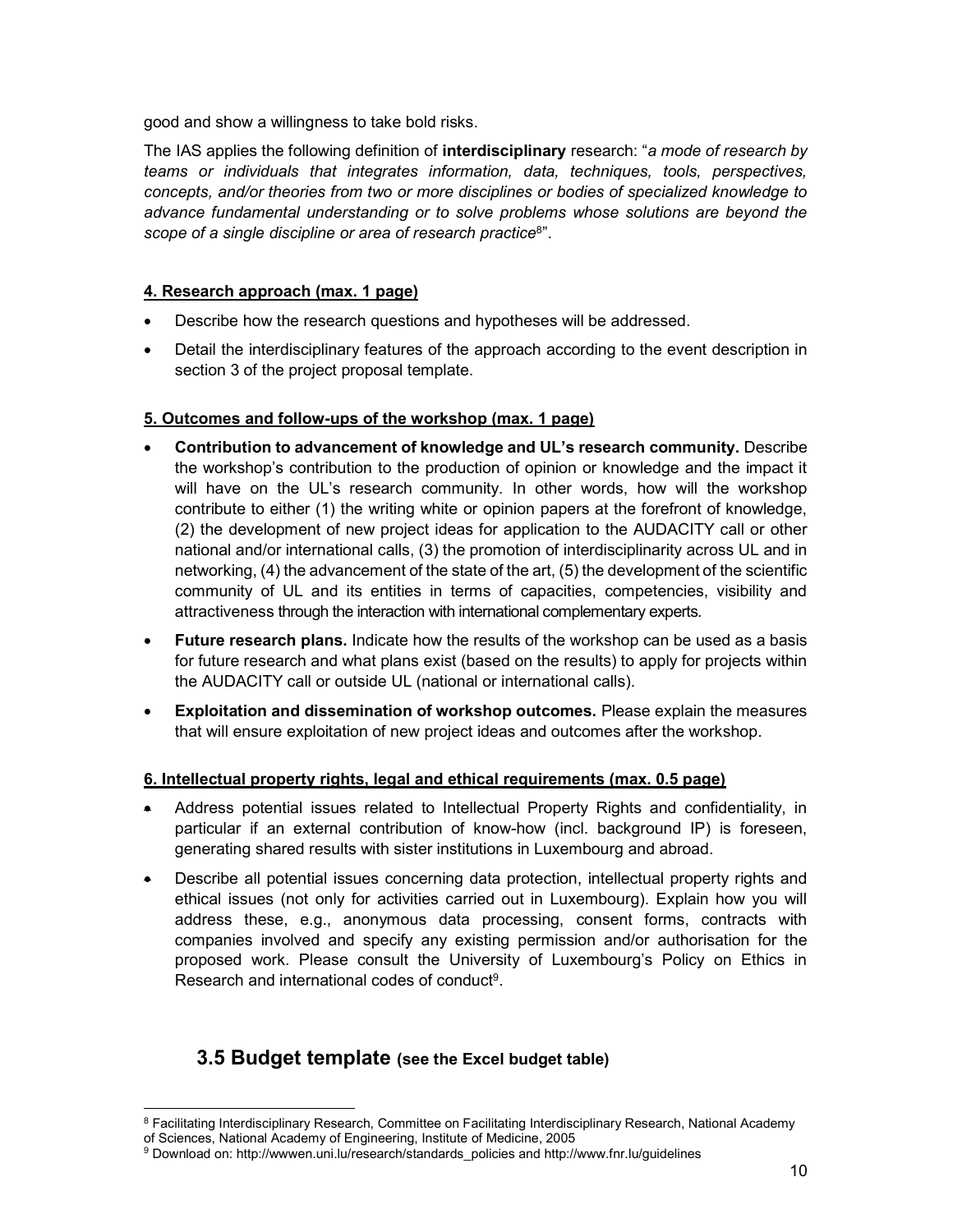This template helps you to familiarise yourself with the required information. The costs will be entered directly via the online submission tool.

- All amounts are to be entered in euros  $(\epsilon)$  without cents.
- Budget is not transferrable from one calendar year to the next.
- For all expenses, the procedures and limits in force at the time the expenses are incurred apply. Please consult the latest financial guidelines in the Intranet<sup>10</sup> and your Research Facilitator.
- Major budgetary errors may result in the rejection of the proposal.
- Please consider alternative or complementary sources of funding, from IAS Luxembourg DISTINGUISHED, YOUNG ACADEMICS and AUDACITY instruments.

#### Budget categories:

#### Category A: Staff financed by the project

The BRAINSTORM instrument does not provide financial support for the hiring of new staff.

#### Category B: Third party collaborators

Fees for invited speakers or experts in complementary fields can be financed under BRAINSTORM (only travel under Category D) as specified in the Service Contract with scientific experts (Service contract (uni.lux)).

#### Category C: Durable equipment

Not eligible for BRAINSTORM funding.

#### Category D: Travel to and fro and accommodation in Luxembourg

Travel and accommodation costs are only eligible for international experts invited to BRAINSTORMING events.

- Each trip on behalf of the University must be undertaken in the most cost-effective manner.
- For eligible costs and applicable rates, please consult the UL financial guidelines.

#### Category E: Documentation

The costs of purchasing books or journals required for the event or to be shared during the event are eligible for funding under BRAINSTORM.

#### Category F: Other costs

-

Costs for article processing charges (APC) and full Open Access publications or similar fees are eligible. In this case, these publications must indicate the source of funding in the following form "Author X acknowledges financial support of the Institute for Advanced Studies of the University of Luxembourg through a Brainstorm Grant (BRAINSTORM -Year)".

Logistical costs related to BRAINSTORM events are eligible for funding. These include room rentals, catering, and transport of guests (taxi, etc.).

<sup>&</sup>lt;sup>10</sup> see Intranet:  $ULI > The University > SFC >$  Policies and Procedures